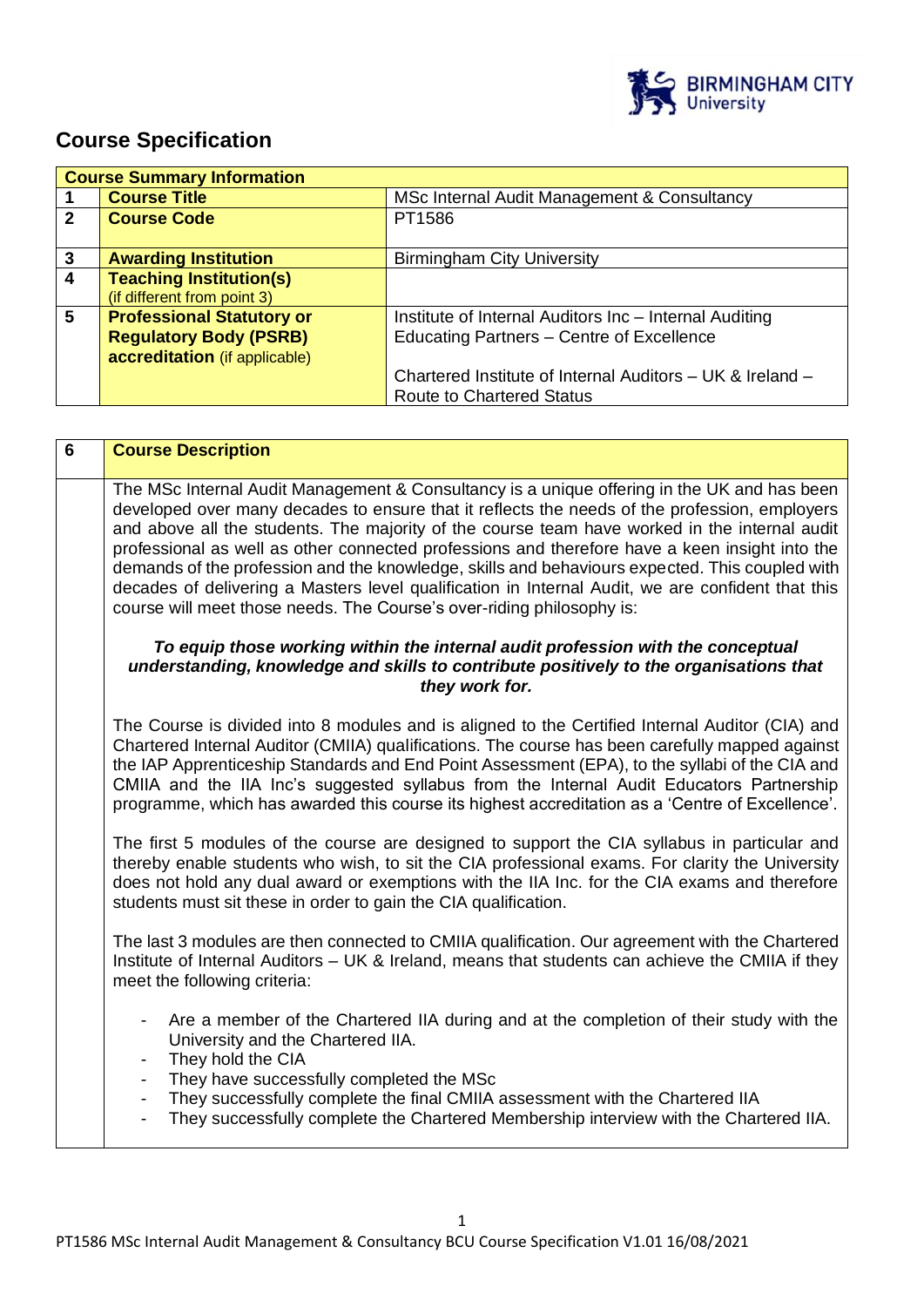

|    | <b>Course Awards</b>                          |       |                |
|----|-----------------------------------------------|-------|----------------|
| 7a | <b>Name of Final Award</b>                    | Level | <b>Credits</b> |
|    |                                               |       | <b>Awarded</b> |
|    | MSc Internal Audit Management and Consultancy |       | 180            |
| 7b | <b>Exit Awards and Credits Awarded</b>        |       |                |
|    | PG Certificate in Internal Audit              |       | 60             |
|    | PG Diploma in Internal Audit                  |       | 120            |

|  | <b>Derogation from the University Regulations</b>                                            |
|--|----------------------------------------------------------------------------------------------|
|  | 1. Compensation of marginally failed modules is not permitted in relation to the PG Dip and  |
|  | Master's stage of the course;                                                                |
|  | 2. Condonement of failed modules at the PG Dip and Master's stage is not permitted;          |
|  | 3. In order to pass the modules 'Organisational Strategy' and 'Leadership in Internal Audit' |
|  | which consist of four elements of assessment, students must achieve:                         |
|  | a. an average of at least 50% across the three written assignments;                          |
|  | b. an exam mark of at least 50%                                                              |
|  | c. a final mark of at least 50%                                                              |

|           | <b>Delivery Patterns</b> |                             |                          |         |
|-----------|--------------------------|-----------------------------|--------------------------|---------|
|           | <b>Mode(s) of Study</b>  | <b>Location(s) of Study</b> | <b>Duration of Study</b> | Code(s) |
| Full Time |                          | <b>City Centre</b>          | 12 months                | PT1586  |

| 10 | <b>Entry Requirements</b>                                                                                                                                                                                                 |
|----|---------------------------------------------------------------------------------------------------------------------------------------------------------------------------------------------------------------------------|
|    | The admission requirements for this course are stated on the course page of the BCU website at<br>https://www.bcu.ac.uk, or may be found by searching for the course entry profile located on the<br><b>UCAS</b> website. |

| 11 | <b>Course Aims</b>                                                                                                                                                                          |
|----|---------------------------------------------------------------------------------------------------------------------------------------------------------------------------------------------|
|    | The course aim is:                                                                                                                                                                          |
|    | To equip those working within the internal audit profession with the conceptual<br>understanding, knowledge and skills to contribute positively to the organisations that<br>they work for. |

| 12 <sup>°</sup>  | <b>Course Learning Outcomes</b>                                                                  |
|------------------|--------------------------------------------------------------------------------------------------|
|                  | <b>Knowledge and Understanding</b>                                                               |
|                  | Our students will be able to:                                                                    |
|                  | Promote and apply the Institute of Internal Auditor's Code of Ethics                             |
| $\mathbf{2}$     | Critically evaluate compliance with the International Professional Practices Framework issued    |
|                  | by The Institute of Internal Auditors Inc.                                                       |
| $\overline{3}$   | Apply deep understanding and critical awareness of the current global issues, challenges and     |
|                  | practices of internal auditing and propose practical innovative improvements and solutions       |
|                  | which contribute to the development of modern internal auditing.                                 |
| $\boldsymbol{4}$ | Analyse and develop strategic and operational risk based internal audit planning solutions       |
|                  | which meet the needs of an organisation.                                                         |
| 5                | Critically evaluate aspects of an organisation, in particular governance, risk and controls at a |
|                  | local and global level and apply business acumen and insight.                                    |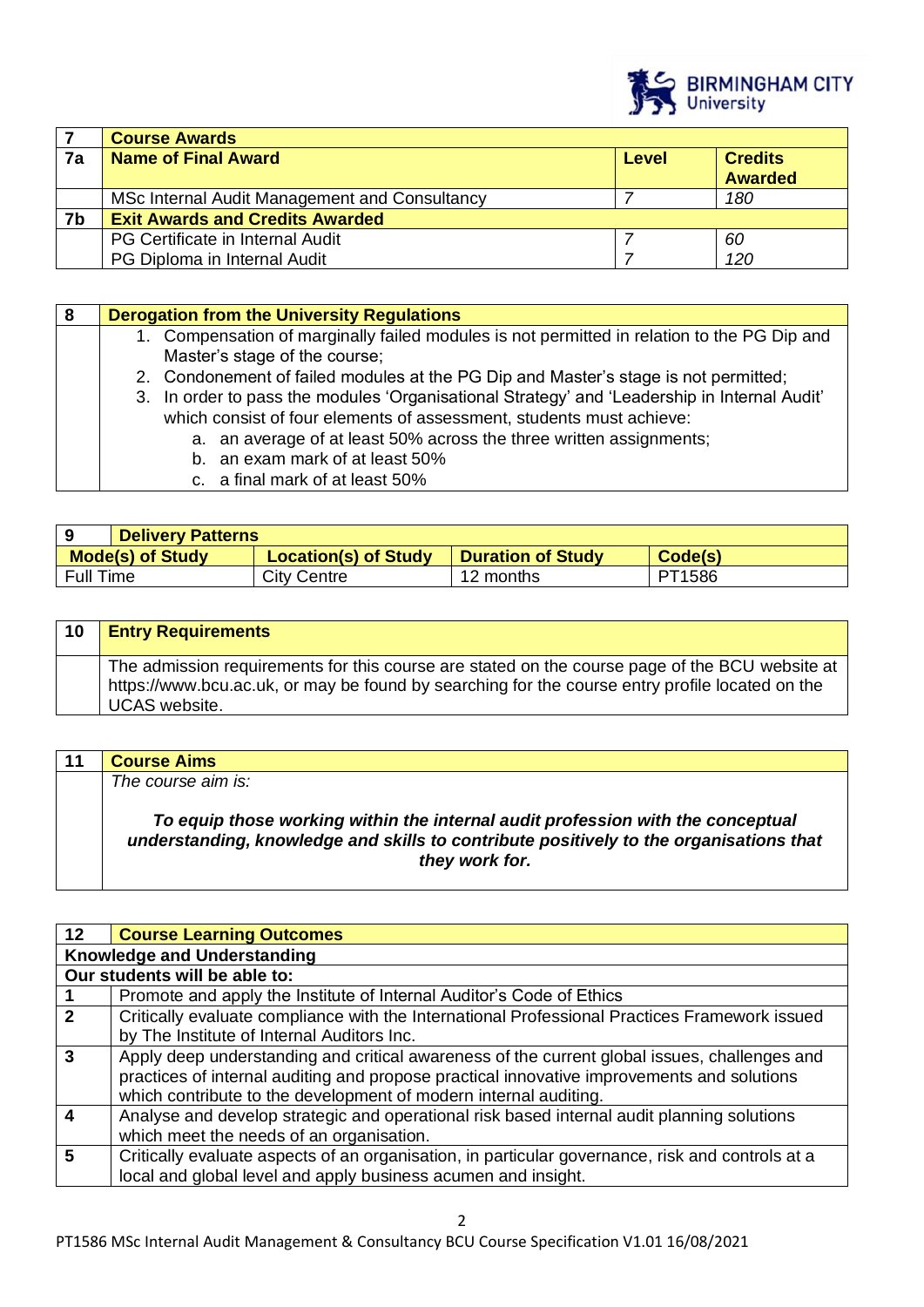

| -6 | Critically analyse and evaluate ethical dilemmas from given business and management           |
|----|-----------------------------------------------------------------------------------------------|
|    | scenarios and propose appropriate solutions.                                                  |
|    | Understand how corporate social responsibility and sustainability impacts on stakeholders and |
|    | business activity locally and globally.                                                       |
|    | <b>Skills and other Attributes</b>                                                            |
|    | Our students will be able to:                                                                 |
| 8  | Competently perform risk-based internal auditing which meet an organisations' needs.          |
| 9  | Communicate and express evidence based ideas and arguments coherently and persuasively        |
|    | in an effective manner relevant to internal auditing                                          |
| 10 | Critically analyse academic issues related to internal auditing.                              |
|    |                                                                                               |

| 13 |           | <b>Level Learning Outcomes</b>                                                              |
|----|-----------|---------------------------------------------------------------------------------------------|
|    |           | Upon completion of Postgraduate Certificate in Internal Auditing, students will be able to: |
|    | $\bullet$ | Explain the requirements of the Institute of Internal Auditor's International Professional  |
|    |           | Practices framework, including the Mission, Vision, Principles and Code of Ethics           |
|    | $\bullet$ | Evaluate the performance of a risk-based internal audit engagement                          |
|    | $\bullet$ | Describe risk based internal audit planning and the importance of organisation context      |
|    |           | Upon completion of Postgraduate Diploma in Internal Auditing, students will be able to:     |
|    | $\bullet$ | Meet the learning outcomes for the Postgraduate Certificate noted above                     |
|    | $\bullet$ | Analyse business processes, in particular finance, IT, IS, Strategic development and        |
|    |           | management, Leadership, Organisation Culture, Corporate Social Responsibility and           |
|    |           | Sustainability                                                                              |
|    | $\bullet$ | Design approaches/strategies to support achievement of organisation objectives,             |
|    |           | address ethical concerns, and support cultural change to improve productivity.              |
|    | $\bullet$ | Formulate approaches to management and leadership, in particular within the internal        |
|    |           | audit function.                                                                             |
|    |           | Upon completion MSc Internal Audit Management and Consultancy, students will be able        |
|    |           | to meet all course learning outcomes identified earlier.                                    |

| 14 | <b>Course Learning, Teaching and Assessment Strategy</b>                                                                                                                                                                                                                                                                                                                                                                                                                                                                           |
|----|------------------------------------------------------------------------------------------------------------------------------------------------------------------------------------------------------------------------------------------------------------------------------------------------------------------------------------------------------------------------------------------------------------------------------------------------------------------------------------------------------------------------------------|
|    | <b>Learning &amp; Teaching</b>                                                                                                                                                                                                                                                                                                                                                                                                                                                                                                     |
|    | The learning and teaching methods are designed to encourage and support independent learning.                                                                                                                                                                                                                                                                                                                                                                                                                                      |
|    | Students are provided with a guided pathway through the learning resourceson our Virtual<br>Learning Environment 'Moodle'. These resources include (but are not limited to):                                                                                                                                                                                                                                                                                                                                                       |
|    | Presentations<br>Quizes, with feedback<br>External professional published articles, journals, standards<br>$\overline{\phantom{0}}$<br>Practical exercises to apply knowledge<br>$\overline{\phantom{0}}$                                                                                                                                                                                                                                                                                                                          |
|    | Wherever possible real life case studies will be used to illustrate the learning.                                                                                                                                                                                                                                                                                                                                                                                                                                                  |
|    | The delivery pattern for all but the final module, is consistent. Each module begins with a 2 day<br>Intensive Study Period (ISP) at the university, followed by weekly on-line live sessions on a regular<br>day fo the week for 3 hours. The module then ends with a 1 day ISP for exam preparation. For the<br>final module the pattern is slightly different as it is a double size module. So an initial ISP of 2<br>days, followed by weekly sessions, dropping to fortnightly plus support from a mentor on a 1-1<br>basis. |
|    | This approach will help the students to meet and network, thereby creating greater opportunities<br>for peer support. The initial ISP will predominantly be in the form of workshops of group activities                                                                                                                                                                                                                                                                                                                           |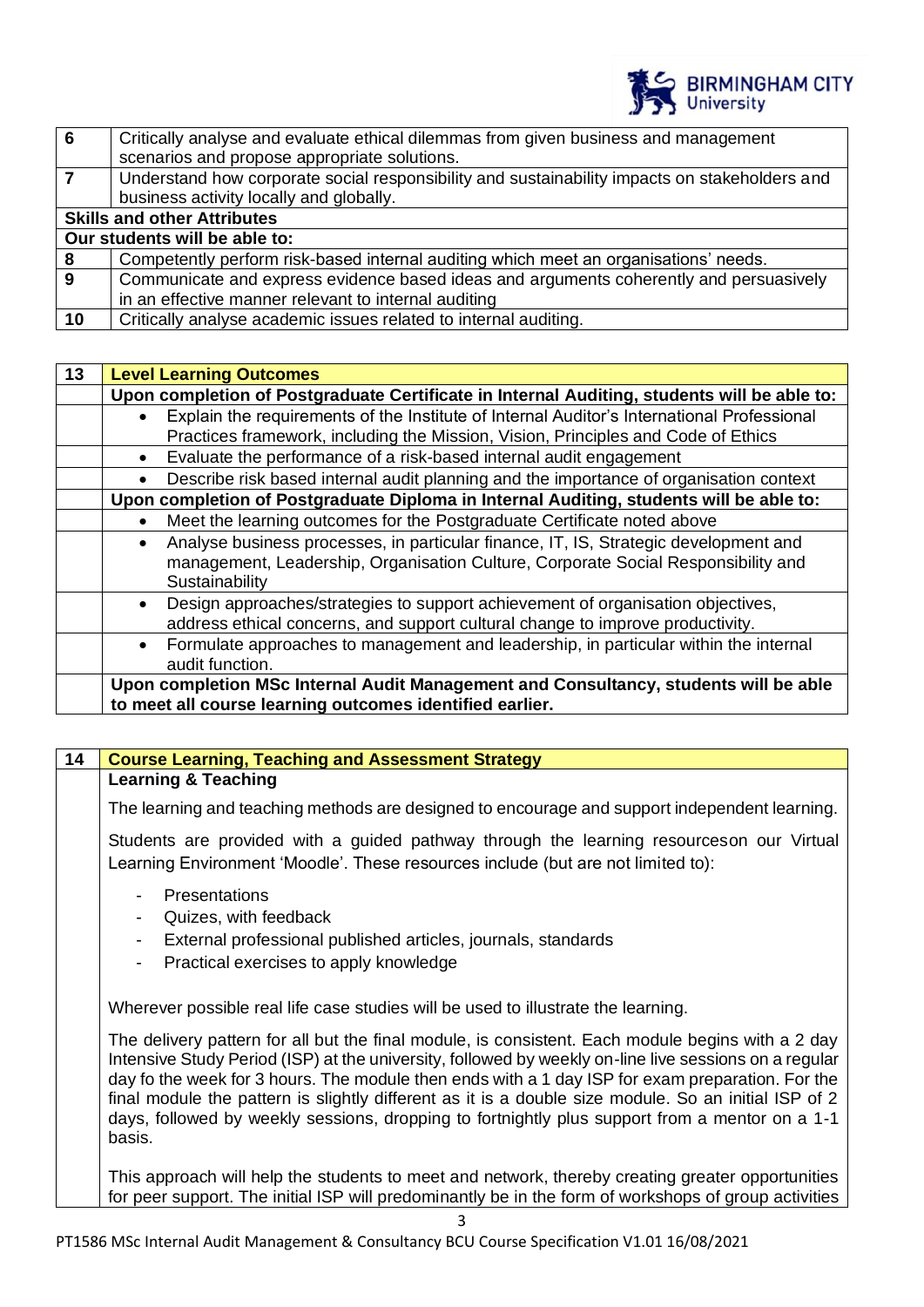

allowing students to explore and apply their experiences and understanding they have gained from prior reading provided on Moodle. Formative feedback by the lecture team will be provided through these activities which can be used to help with the assessment.

All students have access to Moodle throughout their study and this includes a discussion forum where they can interact with each other and with the tutors on a group basis. Individual and group tutorials are also available by appointment to suit the student's needs.

This blended approach to learning provides a variety of learning opportunities which are both fixed and flexible in terms of timing and location.

# **Assessment Strategy**

The assessment strategy used for the course mirrors those of the Certified Internal Auditor and Chartered Internal Auditor qualifications. For the first 5 modules you will sit a 2 hour, 100 multiple choice scenario based question exam, for the next two modules you will prepare 3 written assignments during the module followed by an end of module case study exam.

The last module is a double sized module and the assessment involves a presentation, 4,000 word report and a Viva (panel interview).

| 15  | <b>Course Requirements</b>                                  |                                                                                                                                         |                     |
|-----|-------------------------------------------------------------|-----------------------------------------------------------------------------------------------------------------------------------------|---------------------|
| 15a | Individual levels below to be deleted where not applicable. |                                                                                                                                         |                     |
|     | Level 7:                                                    |                                                                                                                                         |                     |
|     |                                                             | In order to complete this course a student must successfully complete all the following<br><b>CORE modules (totalling 180 credits):</b> |                     |
|     | <b>Module Code</b>                                          | <b>Module Name</b>                                                                                                                      | <b>Credit Value</b> |
|     | <b>AMC7050</b>                                              | <b>Foundations of Internal Auditing</b>                                                                                                 | 20                  |
|     | <b>AMC7051</b>                                              | Organisations and Internal Audit Planning                                                                                               | 20                  |
|     | <b>AMC7052</b>                                              | <b>Internal Audit Engagements</b>                                                                                                       | 20                  |
|     | <b>AMC7053</b>                                              | <b>Finance for Internal Auditors</b>                                                                                                    | 20                  |
|     | <b>AMC7054</b>                                              | <b>IT &amp; IS for Internal Auditors</b>                                                                                                | 20                  |
|     | <b>AMC5055</b>                                              | <b>Organisational Strategy</b>                                                                                                          | 20                  |
|     | <b>AMC7056</b>                                              | Leadership in Internal Audit                                                                                                            | 20                  |
|     | <b>AMC7048</b>                                              | <b>Internal Audit Consultancy Research</b>                                                                                              | 40                  |
|     | There are no optional modules.                              |                                                                                                                                         |                     |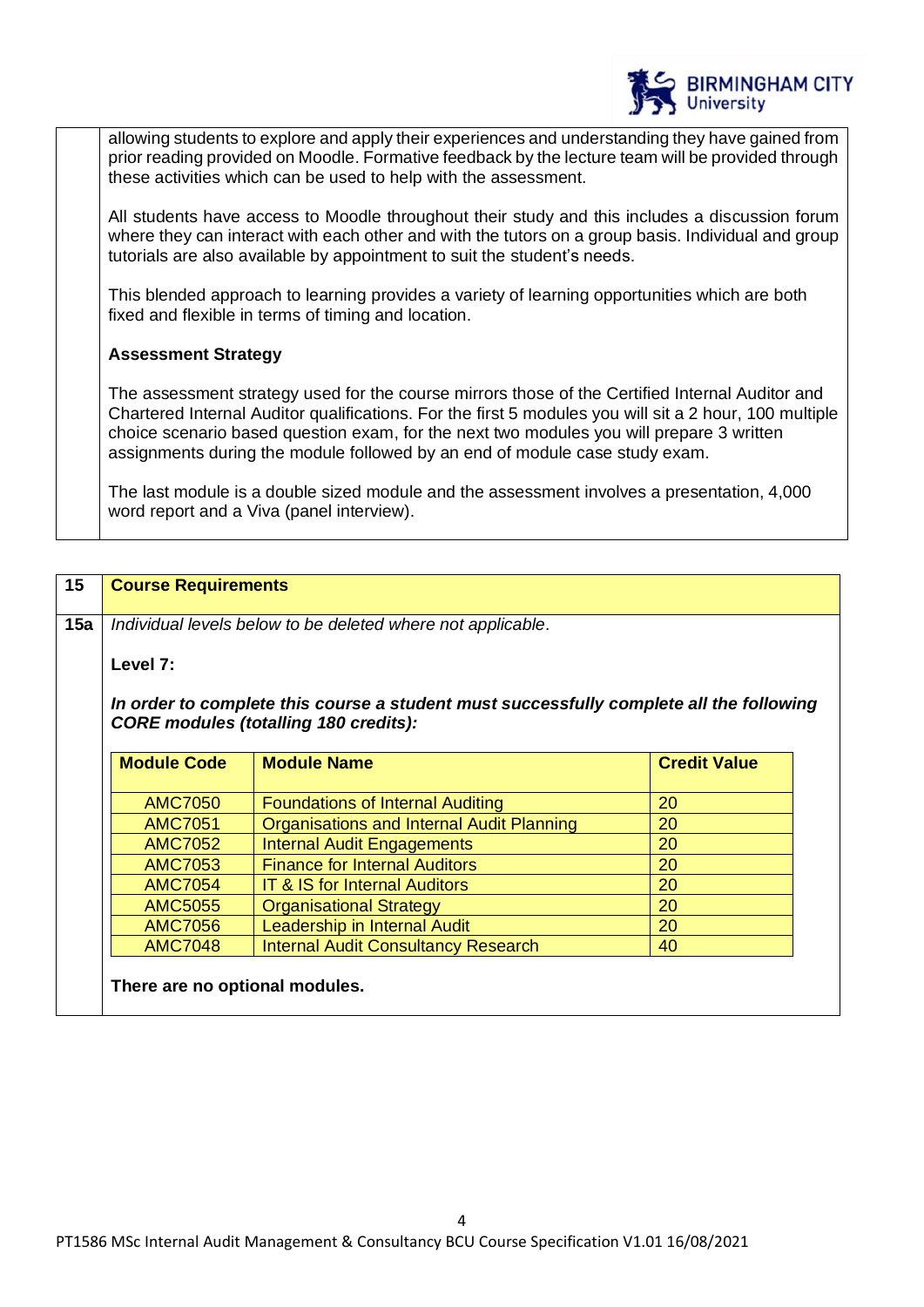

| 15 <sub>b</sub>                                                                                                                                  | <b>Structure Diagram</b>                                                      |                                                                                               |  |  |
|--------------------------------------------------------------------------------------------------------------------------------------------------|-------------------------------------------------------------------------------|-----------------------------------------------------------------------------------------------|--|--|
| <b>Period</b>                                                                                                                                    | <b>Module</b>                                                                 | <b>Module Content</b>                                                                         |  |  |
|                                                                                                                                                  | Foundations of Internal                                                       | Foundations of Internal Auditing<br>$\bullet$                                                 |  |  |
| <b>Term One</b>                                                                                                                                  | Auditing                                                                      | Independence and Objectivity<br>$\bullet$                                                     |  |  |
|                                                                                                                                                  |                                                                               | <b>Professional Due Diligence</b>                                                             |  |  |
|                                                                                                                                                  |                                                                               | Quality Assurance & Improvement Programme                                                     |  |  |
|                                                                                                                                                  |                                                                               | <b>Fraud Risks</b>                                                                            |  |  |
|                                                                                                                                                  | Organisations & Internal                                                      | Governance, Risk Management & Control                                                         |  |  |
|                                                                                                                                                  | <b>Audit Planning</b>                                                         | <b>Business Acumen</b>                                                                        |  |  |
|                                                                                                                                                  |                                                                               | Managing the internal audit activity                                                          |  |  |
|                                                                                                                                                  | CIA (Part One) material now covered and apprentice is able to sit CIA1 exam   |                                                                                               |  |  |
|                                                                                                                                                  | <b>Internal Audit</b>                                                         | Planning an internal audit engagement<br>$\bullet$                                            |  |  |
|                                                                                                                                                  | Engagements                                                                   | Performing the Engagement                                                                     |  |  |
|                                                                                                                                                  |                                                                               | Communicating engagement results and monitoring progress                                      |  |  |
|                                                                                                                                                  |                                                                               | CIA (Part Two) material now covered and apprentice is able to sit CIA2 exam                   |  |  |
|                                                                                                                                                  |                                                                               | <b>PG Certificate in Internal Audit</b>                                                       |  |  |
|                                                                                                                                                  | Finance for Internal                                                          | Finance                                                                                       |  |  |
|                                                                                                                                                  | <b>Auditors</b>                                                               | <b>Financial Accounting</b><br>$\bullet$                                                      |  |  |
|                                                                                                                                                  |                                                                               | <b>Management Accounting</b><br>$\bullet$                                                     |  |  |
|                                                                                                                                                  | Information Technology                                                        | <b>Information Security</b><br>$\bullet$                                                      |  |  |
|                                                                                                                                                  | and Security for Internal                                                     | <b>Information Technology</b>                                                                 |  |  |
|                                                                                                                                                  | <b>Auditors</b>                                                               | Data Analytics                                                                                |  |  |
|                                                                                                                                                  |                                                                               | <b>Audit Software</b><br>$\bullet$                                                            |  |  |
| Term Two                                                                                                                                         | CIA (Part Three) material now covered and apprentice is able to sit CIA3 exam |                                                                                               |  |  |
|                                                                                                                                                  | <b>Organisational Strategy</b>                                                | <b>Leadership Principles</b><br>$\bullet$                                                     |  |  |
|                                                                                                                                                  |                                                                               | <b>Corporate Strategy</b><br>$\bullet$                                                        |  |  |
|                                                                                                                                                  |                                                                               | <b>Commercial Acuity</b>                                                                      |  |  |
|                                                                                                                                                  |                                                                               | <b>Organisational Culture</b>                                                                 |  |  |
|                                                                                                                                                  |                                                                               | Corporate Social Responsibility & Sustainability                                              |  |  |
|                                                                                                                                                  |                                                                               | CMIIA 1 now achieved through BCU's agreement with Chartered IIA UK & Ireland*                 |  |  |
|                                                                                                                                                  |                                                                               |                                                                                               |  |  |
| PG Diploma in Internal Audit Management                                                                                                          |                                                                               |                                                                                               |  |  |
|                                                                                                                                                  | Leadership in Internal                                                        | Internal Audit Planning                                                                       |  |  |
|                                                                                                                                                  | Audit                                                                         | Influence<br>$\bullet$                                                                        |  |  |
|                                                                                                                                                  |                                                                               | Quality Assurance & Improvement Program                                                       |  |  |
|                                                                                                                                                  |                                                                               | Assurance and Insight                                                                         |  |  |
|                                                                                                                                                  |                                                                               | <b>Talent Management</b>                                                                      |  |  |
| <b>Term Three</b>                                                                                                                                | CMIIA 2 now achieved through BCU's agreement with Chartered IIA UK & Ireland* |                                                                                               |  |  |
|                                                                                                                                                  | <b>Internal Audit Consultancy</b>                                             | Internal Audit Engagement Lifecycle<br>$\bullet$                                              |  |  |
|                                                                                                                                                  | <b>Research Project</b>                                                       | Internal Audit Research Project                                                               |  |  |
|                                                                                                                                                  |                                                                               | Generating and idea<br>$\circ$                                                                |  |  |
|                                                                                                                                                  |                                                                               | Planning the research<br>$\circ$                                                              |  |  |
|                                                                                                                                                  |                                                                               | Critical analysis of existing literature<br>$\circ$<br>Conducting primary research<br>$\circ$ |  |  |
|                                                                                                                                                  |                                                                               | Analysing results<br>$\circ$                                                                  |  |  |
|                                                                                                                                                  |                                                                               | Formulating recommendations<br>$\circ$                                                        |  |  |
| <b>MSc Internal Audit Management &amp; Consultancy</b>                                                                                           |                                                                               |                                                                                               |  |  |
| Student is eligible to attempt the Professional Conferral with the IIA to achieve the full CMIIA                                                 |                                                                               |                                                                                               |  |  |
| qualification, providing all previous criteria are met.*<br>Subject to agreement with the Chartered Institute of Internal Auditors UK & Ireland. |                                                                               |                                                                                               |  |  |